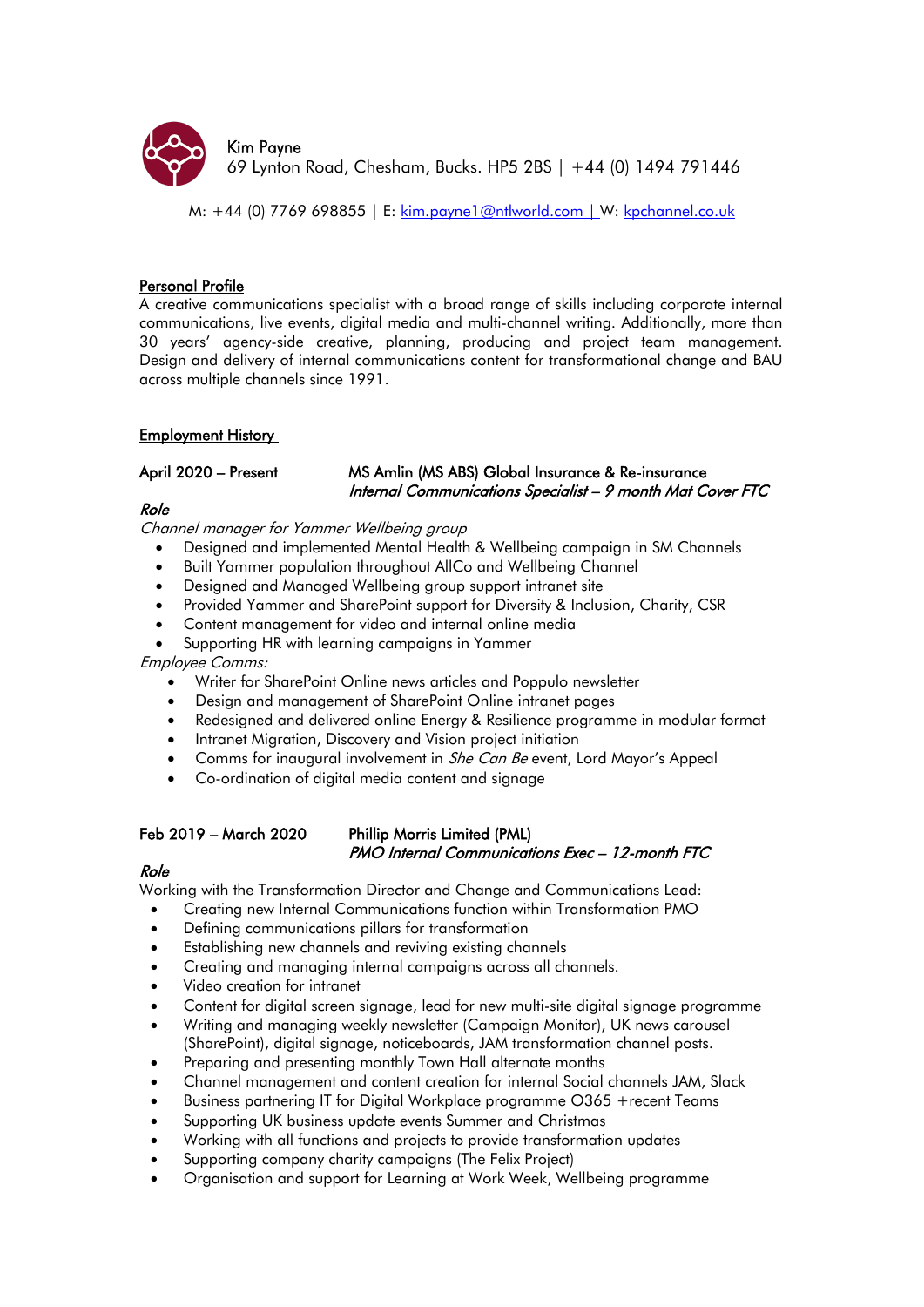# Sept 2018 – February 2019 John Lewis & Partners Partner Communications manager (Maternity cover)

# Role

- JL&P Partner Comms team managing internal communications projects and BAU
- Condensed multi-page trading reporting into weekly one-page infographic for partners
- Led partner campaign for internal Christmas advert reveal and external SM launch
- Co-ordinated monthly leadership meetings
- Weekly Mailchimp-based newsletters to Partners and Leadership
- Digital signage content and deployment
- G+ posts in Comms channels to engage, support and inform
- Video production for Partner films and Google site management

### 2013 – 2018 Home Retail Group/Sainsbury's Argos Redundancy March 2018 Argos Internal Communications Transformation Leads Role

- Argos Central Internal Communications team
- Focused upon Argos Transformation programme 2013 2016, BAU 2016 to 2018
- Implementing strategic IC programmes for transformation and BAU
- HR Communications Business Partner for IT, Digital and Supply chain quadrants
- Channel development for SharePoint News, Yammer, digital signage, magazine, video
- Connecting with diverse functions and audience groups located across the UK business
- Supporting change and BAU within a fast-moving business

## **Specifics**

- Creating presentations and overview video for Exec announcements to the city
- Internal dissemination of company results and leaders' messages across all channels
- Collaborating with functions/projects to produce targeted communication programmes
- Live event and collateral support for leadership events two tiers of 40 and 350
- Design and production of CEO's monthly update sheet
- Editor colleague magazine 'The Argos Post' for 18 months (Newsweaver/Poppulo)
- Managing Argos content for Sainsbury's 'The Journal' from 2017 with external agency
- Writing and publishing articles for SharePoint news channel
- Creating, populating and maintaining IC SharePoint sites for internal projects
- Managing video projects for events, intranet, digital signage, new services & branding
- Building Yammer campaigns MK Group Channel manager
- Digital signage content production and deployment
- Design and management of digital, print, visual and video assets
- Writing proposals for campaigns and ideas i.e. new brand roll-out, group app
- Introducing digital technology i.e. Print enhanced with Augmented Reality

## 2008 - 2013 Contract & Freelance Communications Producer Owner/Producer at Metro One Ltd

- 4-month contract, Home Retail Group PMO Internal Communications
- Project Manager for United Biscuits sales team conference, Twickenham 2013
- Project Manager for M-is -Russia Sochi Park Olympic exhibition, London 2012
- Digital producer for Imagination JLR brand film LED wall, Beijing Auto Show 2012
- Producer of Renault dealers' monthly internal news channel programme 2008 2011
- Head of Event Production: Bose 3-week inaugural Euro launch, La Défense, Paris 2010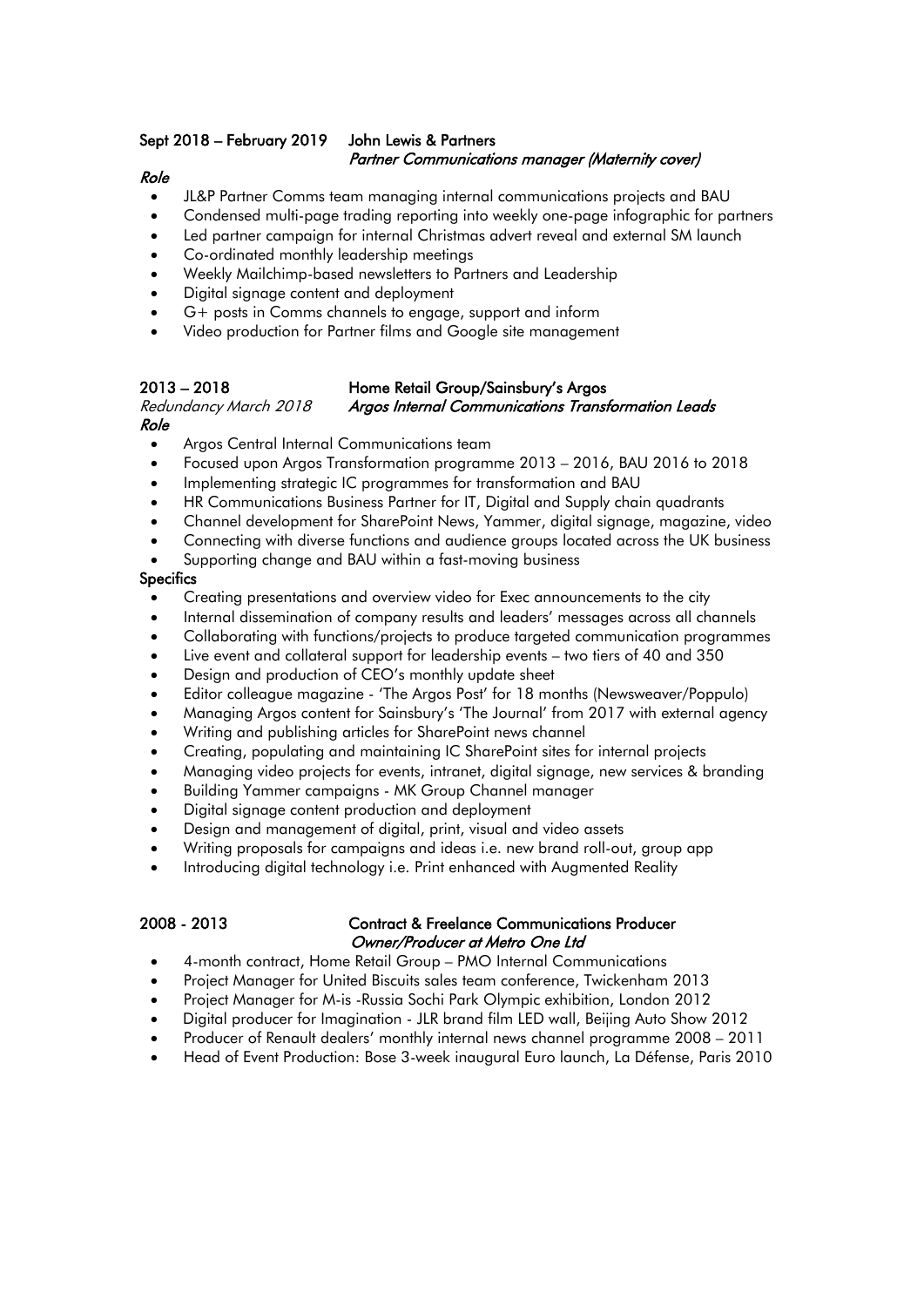### April 2005 – July 2008 Rapiergroup, Ware, Herts Senior Producer

- Lead for internal & B2B communications content across client base
- Account management/Project management
- Writer for video, intranets, websites, presentations, literature
- Proposal & Pitch creative, document writer, messaging and branding
- Producer and Exec Producer for live events
- Producer/Creative Director video / interactive multimedia projects

# **Achievements**

- Achieved Yr1 targets after 8 months
- Led event communications pitch team in successful Nortel award for North America, Caribbean & Latin America communication, events and exhibitions.
- Communications lead for successful BAE Systems global events and exhibition programme Notable projects
	- o Shell Brent 30-year celebration, 3,500 guests over 4 days
	- o Executive Summit, Monte Carlo, 280 CEO/CFO/COO global energy delegates

- 2003-2005: Freelance communications producer
	- TV Studio Producer for AOL Music Online, backstage village, Live8
	- Repeat contracts at Dept. Trade & Industry, MBDA, Evolution.
	- Designed and launched Renault UK Dealership online communications network

2001-2003: Stuff Business Ltd, Hemel Hempstead

Position: Head of Digital Media Dept. • Established new digital and communications dept. at event production company.

Jan 2000 – Nov 2001 Matinee Sound & Vision, Reading

Position: Communications Producer

• Producing Internal communications and digital media projects.

1993 - 2000: Powerhouse Productions, Slough Position: Senior Communications Producer

# Notable projects

• Transformational change internal comms for Barclays Mercantile 2-year programme, Vision 2000 change programme for Bayer, Internal launch of RAC rebrand and new services to all company staff, CMG Command Performance, Royal Albert Hall.

### Awards:

Learning At Work Week – Campaign for Learning, Excellence Award 2014

Overall ProShare Award - 'Best performance in fostering employee share ownership (5,000 or more employees) In conjunction with PWC for BP. (Awarded for best combination of live event, video, multimedia and print delivery channels within internal environments)

- ProShare Silver Award best use of video within internal communications environment
- Finalist 2000/01 for AV Magazine best communications event. (Alcatel event, Cyprus)
- IVCA silver award for 'Wang' Internal Communications programme

### Skills:

- Good Windows software skills, O365, Good level PowerPoint
- Admin user SharePointOnline
- Yammer Champion and Channel manager
- Good Proficiency in Photoshop, Novice InDesign
- Campaign Monitor and Poppulo for e-publishing and newsletters
- SignStix digital signage creation and deployment
- Filmora Video editing.
- Full, clean driving licence.